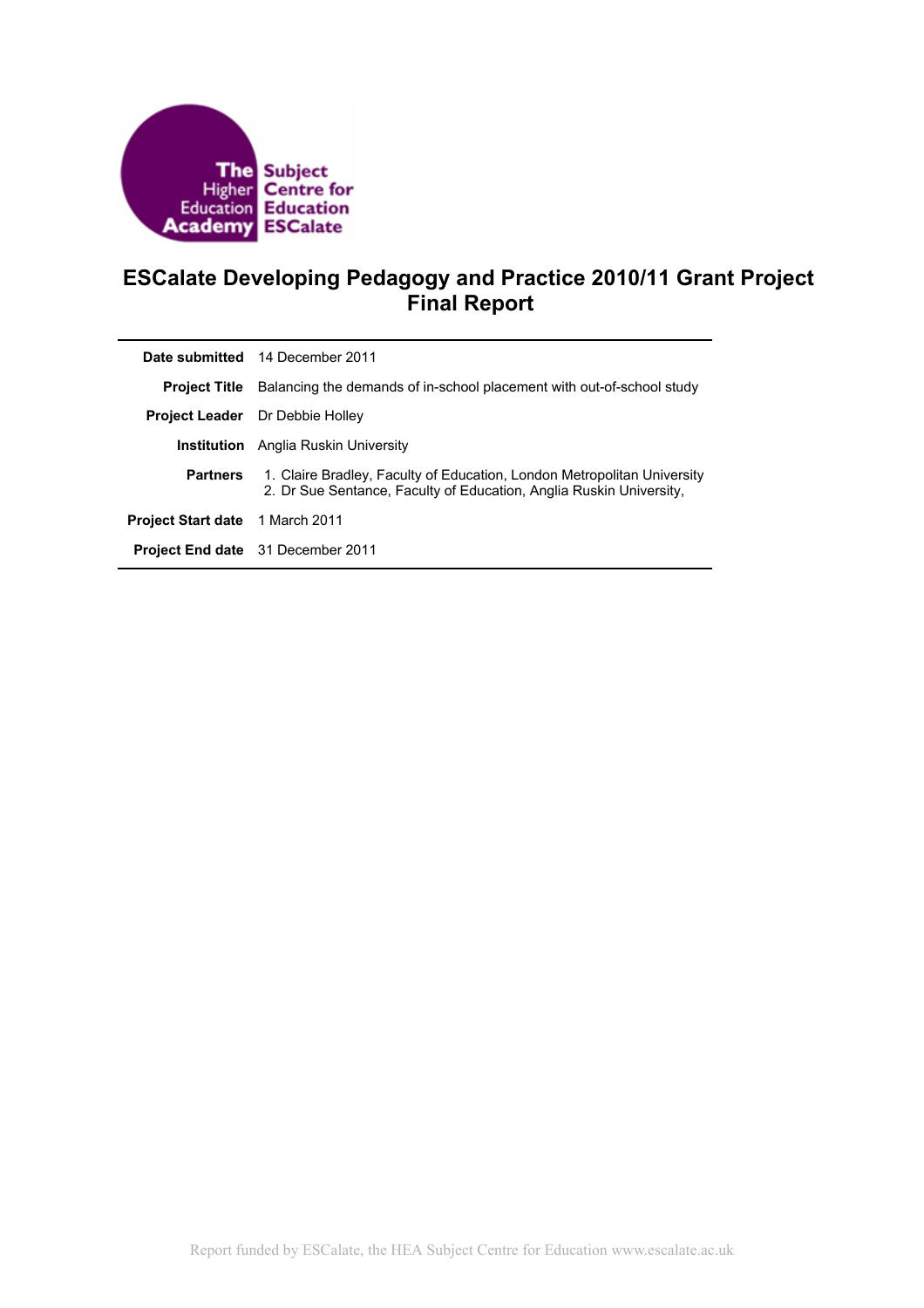

**Balancing the demands of in-school placement with out-of-school study**

**Dr Debbie Holley\* & Dr Sue Sentance, Department of Education, Anglia Ruskin University Claire Bradley, Research Fellow, Learning Technology Research Institute, London Metropolitan University**

## **Corresponding author debbie.holley@anglia.ac.uk**

## **1. Summary**

## **Balancing the demands of in-school placement with out-of-school study**

Our project used SMS text messaging with a cohort of PGCE trainee teachers working in their placement schools to support their writing. The design of the intervention was carefully scaffolded to reflect the significant points in the process of writing a Masters level assignment. Trainees were required to access a number of key readings and asked to complete tasks that involved them engaging with the literature in a critical manner. These tasks took place via SMS and were timed to occur at different points of the semester, and, as agreed with trainees, over a 24 hour period. In total, there were 4 readings with associated activities across a 4 month placement. The strengths of this approach were that it encouraged the trainees to be both concise and critical. It also gave trainees academic support when off campus on a full time placement by focussing their thoughts on their ongoing university assignment. Focus group data shows initial disquiet from some students with the incorporation of SMS as a tool of communication; however, our findings indicate that all trainees accessed the materials and included them in their final submission.

## **2. Project overview**

#### **Project aims**

The affordances of mobile technologies are blurring the time and space constraints placed upon students studying at a distance. This study explored how to scaffold critical learning and also documented the 'invisible' struggles that education students face when expected to write their postgraduate research project while on placement within their schools.

## **Methodology**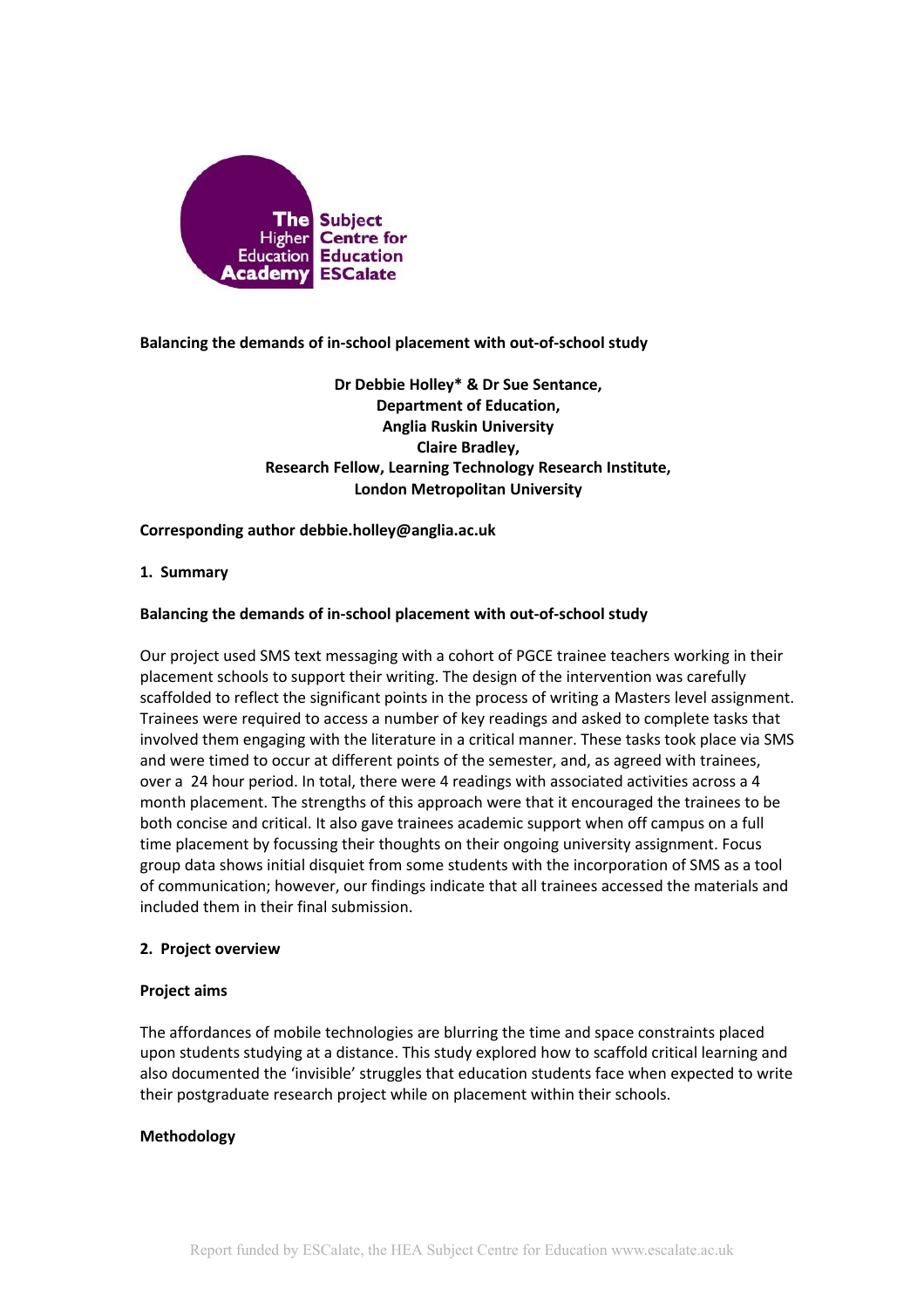This piece of work focused on developing subject knowledge, developing research skills and producing and evaluating curriculum resources in their subject area. The key to success at postgraduate level is to engage with this task at a more than superficial level. Therefore it is the higher-order skills which we hoped to develop using this mobile learning approach.

During the research, the trainees in the ICT pathway worked as a community of practice (Wenger, 1998). This approach was selected as the trainees already knew each other through a series of face-to-face sessions in the first semester. This project offered an alternative way to communicate with our trainees in a meaningful way. Using mobile technologies offered students the opportunity to locate their University tasks in an authentic and situated context (Kukulska-Hulme, 2007).

Our project aimed to explore the affordances of mobile technologies by supporting students writing their postgraduate projects when they are in a placement setting. The method included:

- a) Capturing the stages in student writing over their placement by the use of filmed individual research diaries (via flip cams).
- b) Scaffold student critical thinking by having four 24 hour 'key intervention points' where students and staff will have a critical text dialogue tutor-student; student to student peer groups; student to tutor. Facilitated by using txttools [\(www.txttools.co.uk\)](http://www.txttools.co.uk/), students used their own mobile phones.
- c) We planned to capture previously 'invisible' aspects of our students' lives outside the classroom.
- d) By analysis of an initial questionnaire, an analysis of video diaries and focus group interviews we will identify a framework for key interventions that will provide staff who are supporting students in other contexts with insights into the key 'tipping point interventions' that make a difference to the student experience.

The following evaluation activities have been carried out:

- The students completed a questionnaire at the beginning of the project
- The tutor was interviewed at the end of the teaching period
- The students took part in a focus group at the end of the teaching period
- We still need to analyse the student video diaries; extracts from these will be agreed with the students and placed on the website.

## **Results**

## **Questionnaire analysis**

Full findings and a discussion is available in our interim report, available electronically from http://www.ESCalate.ac.uk/8140

To look at the academic achievements of the students, we have compared the scores from their second assignment in May with the scores from their earlier assignment in December, and also the amount in which they participated in the interventions (the number of txt messages they each sent). This is summarised in the following table.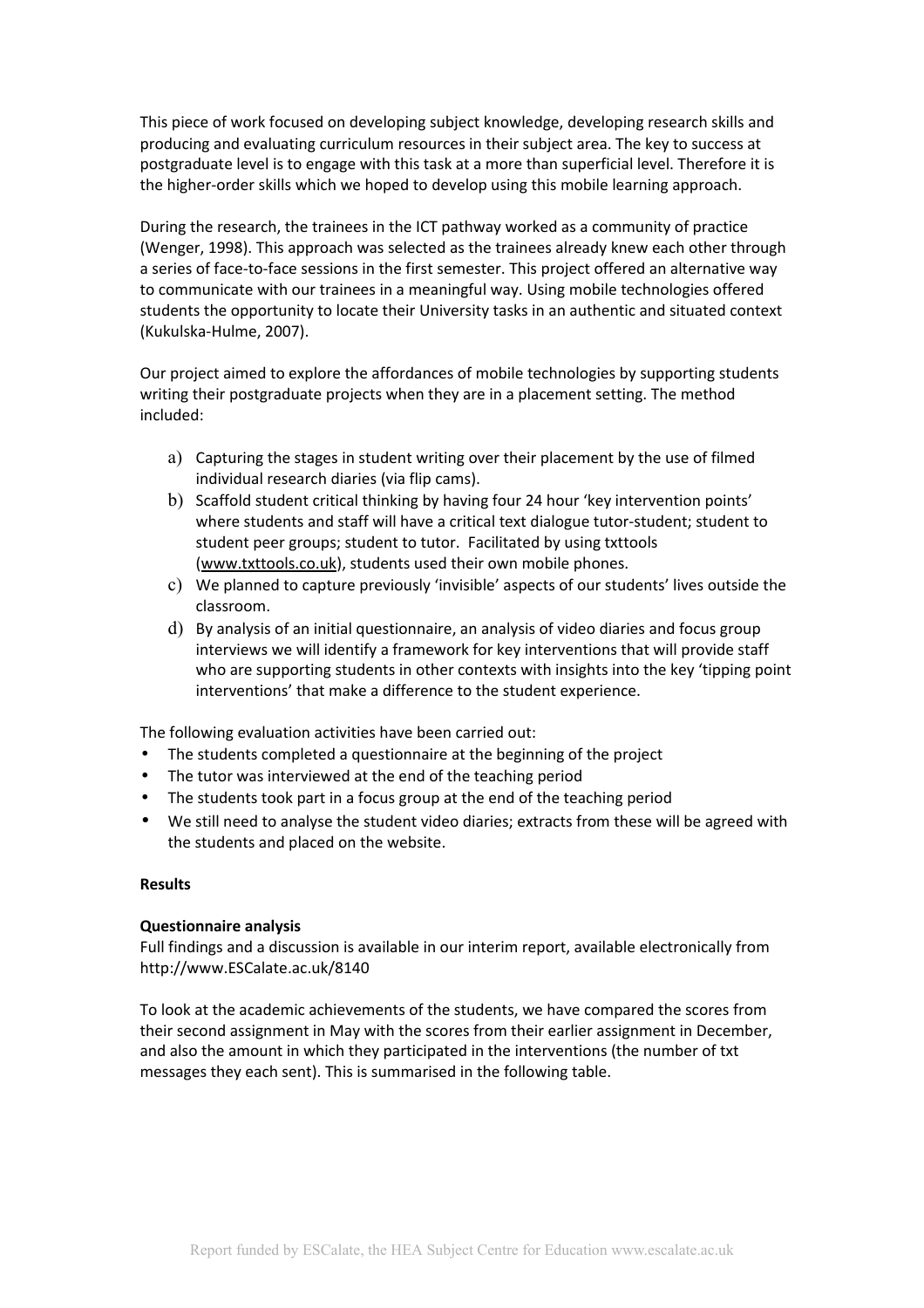| <b>Name</b>      | <b>Assignment</b>                  | <b>Score compared to</b>             | No. of txt messages |
|------------------|------------------------------------|--------------------------------------|---------------------|
|                  | score                              | previous assignment                  | sent                |
| Student B        | 82%                                | Up                                   | 16                  |
| <b>Student E</b> | 50%                                | Up                                   | 16                  |
| Student K        | 70%                                | Up                                   | 15                  |
| Student D        | 75%                                | Down                                 | 13                  |
| Student G        | 60%                                | Down                                 | 8                   |
| Student I        | 66%                                | Down                                 | 8                   |
| Student F        | 77%                                | Up                                   | 7                   |
| Student A        | 63%                                | Down                                 | 4                   |
| Student C        | 33% (40% on<br>retake -<br>capped) | Down (forgot to include<br>appendix) | 4                   |
| Student H        | 62%                                | Down                                 | 3                   |
| Student J        | 58%                                | Same                                 | 2                   |

The students who engaged with the TxtTools project most were Student B, Student E and Student K. All of their grades went up after the TxtTools project.

This shows there is a correlation between the number of messages sent and whether their mark went up or down from December to May. Our findings indicate that all trainees accessed the materials and included them in their final submission.

Feedback from participants, from the student focus group and the tutor interview has also been considered for the results of the project.

# **Focus Group Findings**

In the focus group we asked the students for their feedback on our project aims and how we achieved them. The results are summarised below.

## **Student suggestions for technologies that could be used to achieve the project aims**

There was much discussion amongst the students about the technologies we chose to use for the project, and it was clear that students each had their own preferences based on what they use in their everyday practice, and that there was not necessarily one technology that would suit them all. Some really useful discussions ensued, and the pros and cons for alternative technologies that were raised by students in the focus group are summarised in the following tables:

| txtools                                                                                                                                                                                                                                                                  |  |  |  |
|--------------------------------------------------------------------------------------------------------------------------------------------------------------------------------------------------------------------------------------------------------------------------|--|--|--|
| Cons                                                                                                                                                                                                                                                                     |  |  |  |
| Responses to comments were separated<br>٠<br>from original comment - they weren't<br>linked or threaded.<br>For the assignment one student asked the<br>tutor to email all of their responses, but<br>they then had to work out which question<br>each response was for. |  |  |  |
|                                                                                                                                                                                                                                                                          |  |  |  |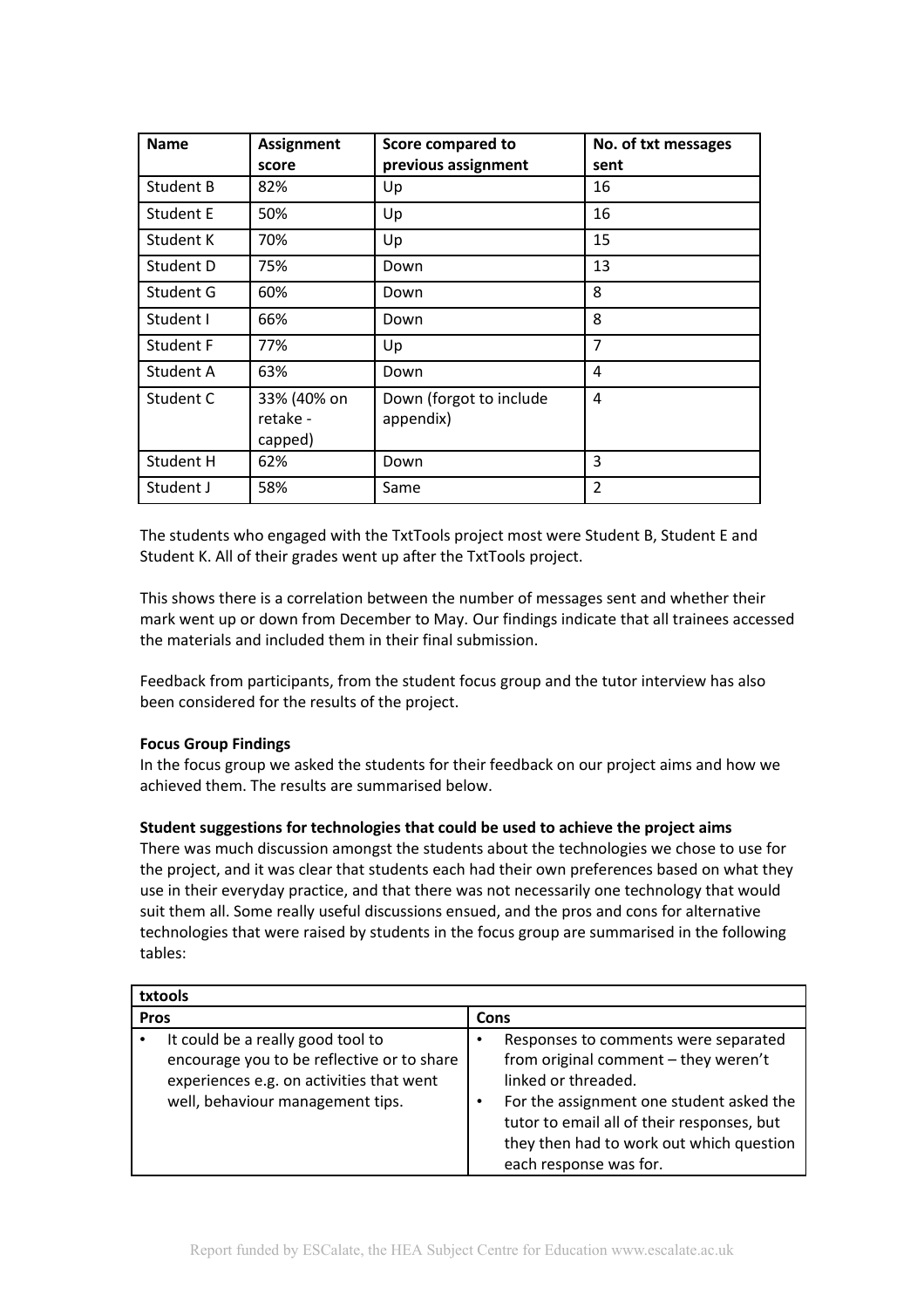| If the text exceeds the maximum          |
|------------------------------------------|
| character length it is sent as more than |
| one message and it's difficult to piece  |
| together and identify the complete       |
| message (especially if several messages  |
| are sent/received at the same time).     |
| Because the texts came through           |
| anonymously you couldn't ask for more    |
| feedback/clarification from that person. |

| <b>Text messages</b>                                                                                                                         |                                                                                                                                                                                                                                                                                                                                                                                                                                                                                                                                                                                                                                                                                                                                                                                                                                                                                                                                                                     |  |  |
|----------------------------------------------------------------------------------------------------------------------------------------------|---------------------------------------------------------------------------------------------------------------------------------------------------------------------------------------------------------------------------------------------------------------------------------------------------------------------------------------------------------------------------------------------------------------------------------------------------------------------------------------------------------------------------------------------------------------------------------------------------------------------------------------------------------------------------------------------------------------------------------------------------------------------------------------------------------------------------------------------------------------------------------------------------------------------------------------------------------------------|--|--|
| <b>Pros</b>                                                                                                                                  | Cons                                                                                                                                                                                                                                                                                                                                                                                                                                                                                                                                                                                                                                                                                                                                                                                                                                                                                                                                                                |  |  |
| Liked the immediacy.<br>"The thing with the text is that it goes<br>wherever you are."<br>Texts are good to prod or remind you.<br>$\bullet$ | Difficult to express opinions in a text.<br>$\bullet$<br>Students who don't text much didn't like<br>$\bullet$<br>it.<br>Didn't know whether to write in text<br>$\bullet$<br>speak or proper English.<br>Not enough characters to be able to<br>$\bullet$<br>express what you want to say.<br>Want a record of comments made - not<br>$\bullet$<br>easy with a large number of texts (some<br>students deleted them to free up memory<br>or space on their phones)<br>Can't click on a link someone has shared<br>$\bullet$<br>and go to it from a text.<br>If you don't have credit you can't<br>$\bullet$<br>participate.<br>"10 years ago using text messages would<br>have been quite exciting, but not now."<br>The immediacy benefit of the text was<br>$\bullet$<br>lost if you weren't able to deal with it.<br>Time consuming to write.<br>$\bullet$<br>If you haven't got a contract to have to<br>$\bullet$<br>pay to send it (other mediums are free). |  |  |

| <b>Facebook</b> |                                                                                                                                                                                                                                                                                                                                                                                                                          |                                                                                                                                                                                                                                                                                                                                                                                                                             |  |
|-----------------|--------------------------------------------------------------------------------------------------------------------------------------------------------------------------------------------------------------------------------------------------------------------------------------------------------------------------------------------------------------------------------------------------------------------------|-----------------------------------------------------------------------------------------------------------------------------------------------------------------------------------------------------------------------------------------------------------------------------------------------------------------------------------------------------------------------------------------------------------------------------|--|
| <b>Pros</b>     |                                                                                                                                                                                                                                                                                                                                                                                                                          | Cons                                                                                                                                                                                                                                                                                                                                                                                                                        |  |
|                 | Use something we're more comfortable<br>with, such as Facebook.<br>Can express views.<br>More accessible – PC and mobile<br>"different methods for access".<br>You can add links of things to share. If<br>someone posts a link you click on it to go<br>there.<br>Someone can post a comment or<br>question and others can comment on<br>that underneath.<br>It's a place for sharing things $-$<br>advice/ideas/links. | You can't be anonymous.<br>٠<br>Posts will remain in Facebook (they'll<br>$\bullet$<br>remain as a record).<br>If it's one Facebook group, everyone in<br>٠<br>the group would be able to see<br>comments (not just the 3 or 4 in the small<br>group).<br>Some schools ban the use of Facebook so<br>$\bullet$<br>it wouldn't be accessible at school.<br>Those who aren't signed up to Facebook<br>٠<br>could be excluded. |  |
|                 | Posts are logically presented - you can                                                                                                                                                                                                                                                                                                                                                                                  |                                                                                                                                                                                                                                                                                                                                                                                                                             |  |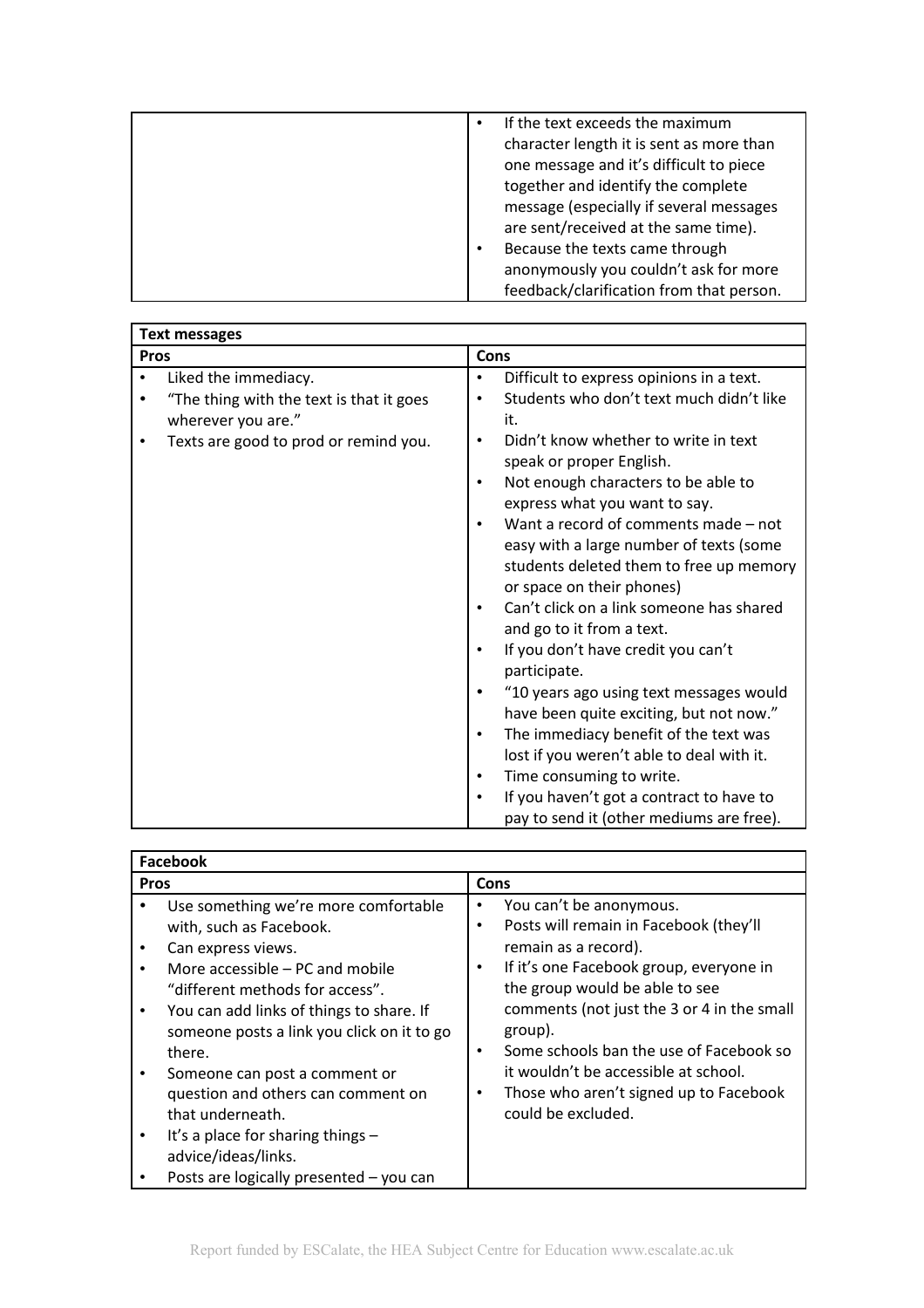| see who it's from and the topic it relates |  |
|--------------------------------------------|--|
| ιU.                                        |  |
|                                            |  |

| Twitter                 |                                           |             |                                    |  |
|-------------------------|-------------------------------------------|-------------|------------------------------------|--|
| <b>Pros</b>             |                                           | <b>Cons</b> |                                    |  |
|                         | An alternative to using Facebook which is |             | Doesn't have a group feature (like |  |
| banned in some schools. |                                           |             | Facebook does).                    |  |

| <b>Blogs</b> |                                          |  |
|--------------|------------------------------------------|--|
| <b>Pros</b>  | Cons                                     |  |
|              | The University system was too            |  |
|              | cumbersome to access each other's blogs. |  |

| <b>Forums/discussion groups</b> |                                          |  |  |
|---------------------------------|------------------------------------------|--|--|
| <b>Pros</b>                     | Cons                                     |  |  |
|                                 | "You're tempted to just not look at it". |  |  |
|                                 | Wouldn't be able to access from phone    |  |  |
|                                 | unless it's a recent one.                |  |  |

Other suggestions raised included Skype, LinkedIn and Email, but these were not discussed at length.

In the focus group, students were asked to physically represent their attitudes to the project by drawing a smiley face. The results are as follows:

- 2 students happy
- 6 students neutral
- 2 students unhappy
- 1 student had mixed emotions, but ended up happy

# **Positive and negative comments about the project**

|           | <b>Positive</b>                           |           | <b>Negative</b>                       |  |
|-----------|-------------------------------------------|-----------|---------------------------------------|--|
|           | A student who had a lighter teaching      |           | Timing:                               |  |
|           | schedule on intervention days was able to |           | Texts arrive when working/in class    |  |
|           | put some time into it.                    |           | Texts arrived in the evening when you |  |
| $\bullet$ | Some students enjoyed it $-$ reading the  |           | don't want to or can't engage in the  |  |
|           | literature, making comments and seeing    |           | task. One student saw this as         |  |
|           | other students' viewpoints.               |           | "invading our free time."             |  |
| $\bullet$ | Useful and helped for writing assignment  |           | Difficulty of finding time to respond |  |
|           | - look at answers and elaborate on them.  |           | and managing large numbers of texts   |  |
| $\bullet$ | Liked the idea of sharing thoughts and    |           | - students with a family found this   |  |
|           | ideas and communicating with the other    |           | more problematic.                     |  |
|           | students.                                 | ٠         | If you were busy the texts would      |  |
| $\bullet$ | Liked the immediacy.                      |           | accumulate and become unmanageable.   |  |
| $\bullet$ | Made them focus on the academic side.     | $\bullet$ | Time period of intervention was too   |  |
|           | Would be good for a more academic         |           | short.                                |  |
|           | course where you've got more time to be   | $\bullet$ | Writing a text messaging was really   |  |
|           | able to receive the messages and          |           | awkward and time consuming.           |  |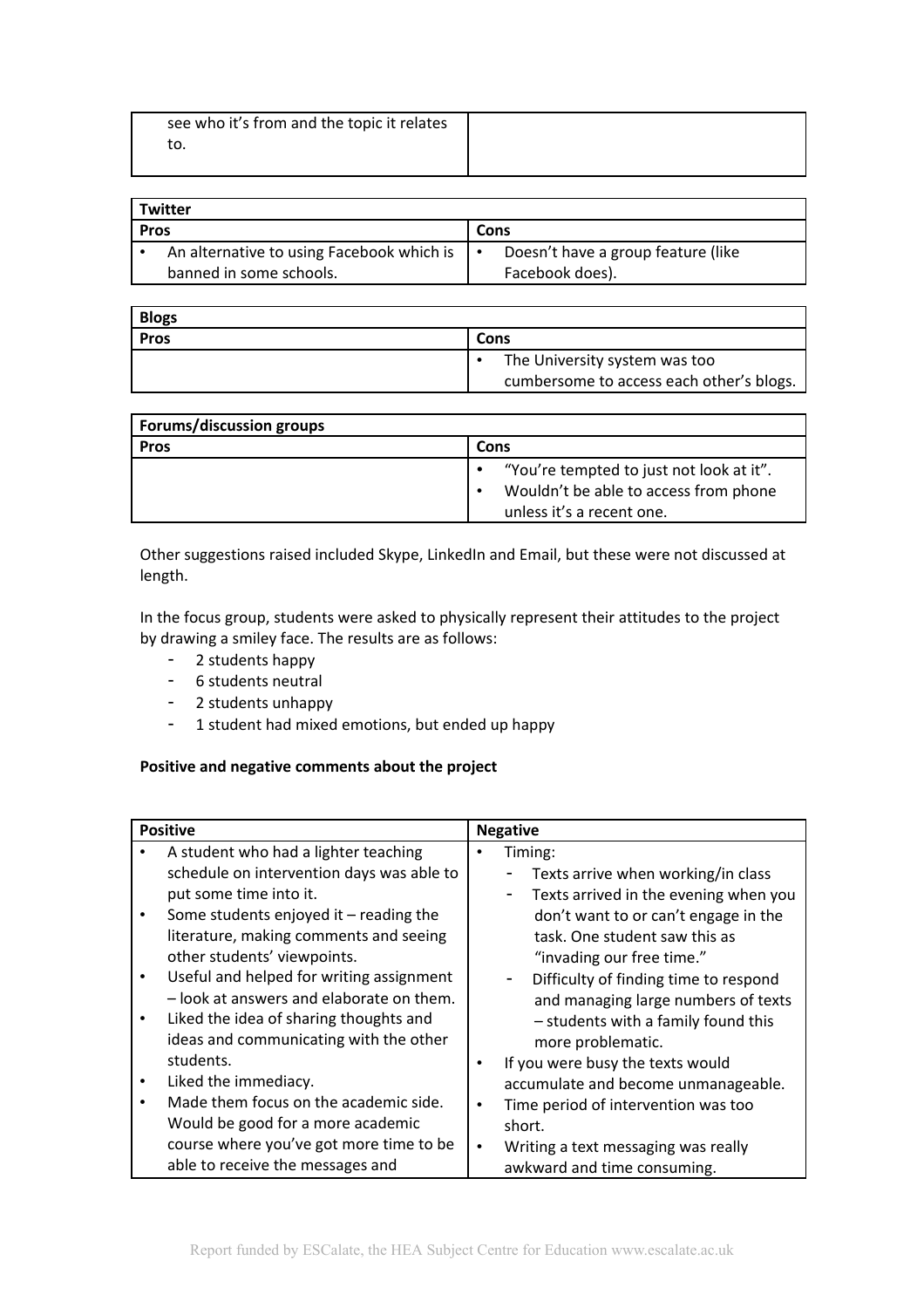|           | participate "because it's instantly in your | $\bullet$ | Would have liked to review comments for        |
|-----------|---------------------------------------------|-----------|------------------------------------------------|
|           | face".                                      |           | assignment but inbox had been deleted          |
|           | "I thought it was a good idea."             |           | several times because of the volume of         |
| $\bullet$ | "Concentrated the mind to actually read     |           | texts.                                         |
|           | certain literature that I possibly wouldn't | $\bullet$ | Not easy to comment in short messages          |
|           | have done otherwise."                       |           | and include words like 'pedagogy' within       |
| $\bullet$ | Liked the deadline for reading the article  |           | the character length.                          |
|           | and responding.                             | $\bullet$ | If you ran out of credit you couldn't          |
| $\bullet$ | Liked the email summaries sent by the       |           | participate.                                   |
|           | tutor at the end of the intervention. "I    | $\bullet$ | It mixed mediums/technologies - receive        |
|           | really got something from reading other     |           | text (phone), download reading from a          |
|           | people's opinions when they were all        |           | computer, print it out, take it to school,     |
|           | collated at the end, I really enjoyed that. |           | write out questions on paper, type up          |
|           | So that was a good idea."                   |           | text, key in text on phone and send, see       |
| $\bullet$ | Liked having to condense a response into    |           | responses and respond on phone.                |
|           | 160 characters.                             | $\bullet$ | Not compulsory or contributed to marks -       |
| ٠         | Liked the dynamic nature of it and having   |           | some don't make as much effort and             |
|           | to respond by a deadline.                   |           | some would make more effort if it              |
| ٠         | It was very good for keeping in touch with  |           | contributed to their grade.                    |
|           | your course mates.                          | $\bullet$ | Too many things to do.                         |
| $\bullet$ | "I really enjoyed reading some other        | $\bullet$ | Couldn't tell how many characters you'd        |
|           | people's responses to it."                  |           | written (particularly a problem with           |
| $\bullet$ | One student said the project had helped     |           | newer smartphones).                            |
|           | her to remember what was covered.           | $\bullet$ | At the end when writing assignment, it         |
| $\bullet$ | "Now maybe we'll all have a better          |           | was difficult to relate the comments to        |
|           | understanding of how mobile phones          |           | the specific readings.                         |
|           | maybe could and maybe could not be          | $\bullet$ | Didn't know how to reference comments          |
|           | used in education. We've seen directly      |           | they wanted to use in their assignment         |
|           | how that works."                            |           | and didn't feel it appropriate to include      |
| $\bullet$ | It would be a good tool to make us reflect  |           | "text message language in quotes".             |
|           | on our teaching practice and share          | $\bullet$ | A student with an old phone found the          |
|           | experiences.                                |           | memory kept filling up.                        |
|           |                                             | $\bullet$ | It wasn't feasible to engage during the        |
|           |                                             |           | school day - too busy.                         |
|           |                                             |           | Too many messages to deal with.                |
|           |                                             |           | "It's difficult to do it you're mobile really, |
|           |                                             |           | to read and to think of an answer in 160       |
|           |                                             |           | characters."                                   |
|           |                                             |           |                                                |
|           |                                             |           | The nature of the questions posed made         |
|           |                                             |           | it difficult to respond immediately, even if   |
|           |                                             |           | you could.                                     |
|           |                                             |           | You couldn't reply to the message sent by      |
|           |                                             |           | the tutor to ask for clarification if you      |
|           |                                             |           | needed it.                                     |
|           |                                             |           | Having txt events a month apart meant I        |
|           |                                             |           | lost enthusiasm. I soon got engrossed in       |
|           |                                             |           | school work and forgot about the txt           |
|           |                                             |           | tools.                                         |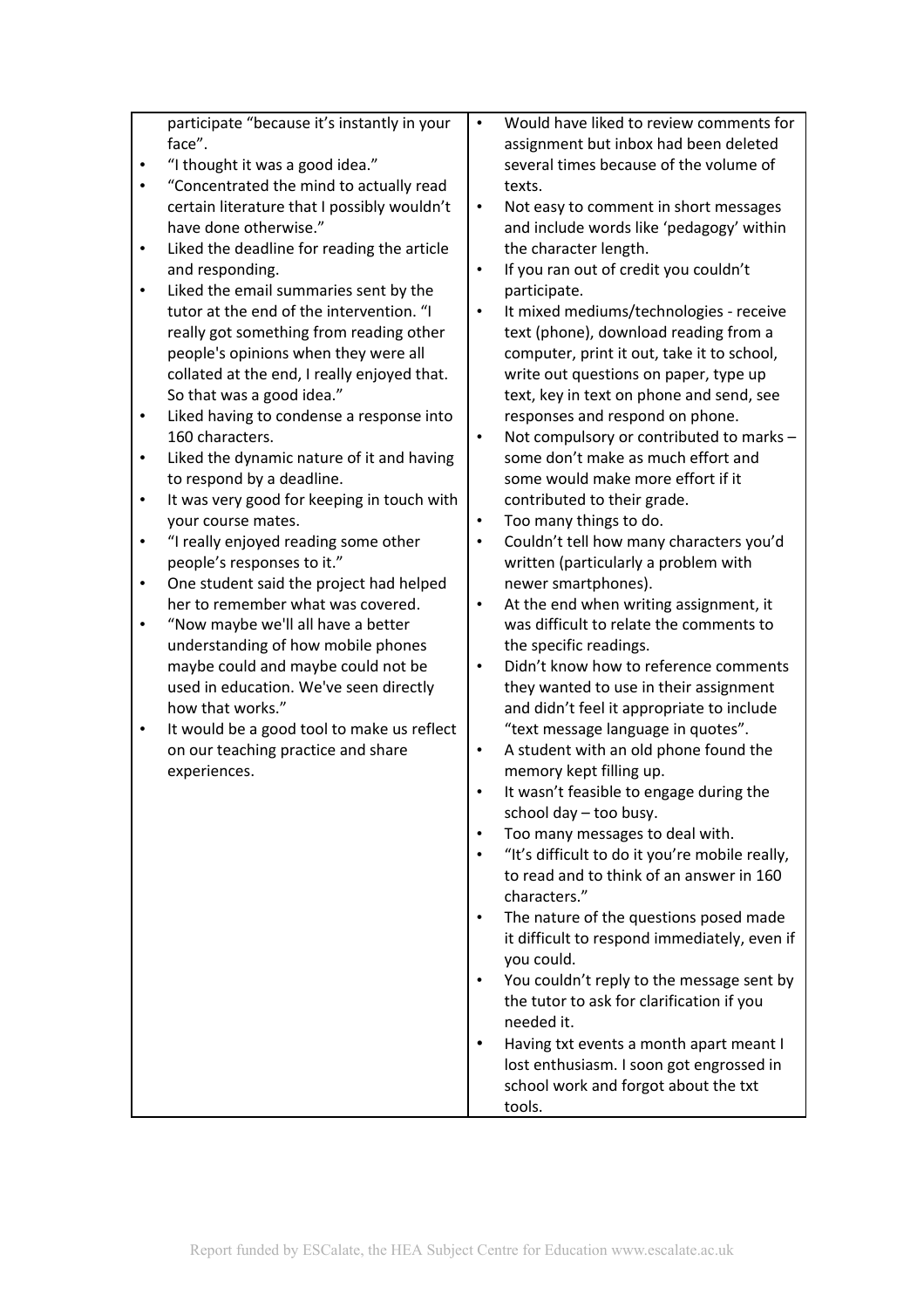#### **Relevance**

Relevance emerged as a clear theme from this work, as students found themselves immersed in their placements. There was a sense of them being busy anyway, focused on school placement - students were more interested in technology as a medium of sharing behaviour (dealing with pupil behaviour in classroom), whether their lesson plans worked, things more directly impacting on the student experience of placement. To a certain extent this was seen as an 'intrusion' as the material the students were requested to engage with was not seen to be as relevant as it could have been (they have to balance of all the things they need to).

Comments made in the focus group included:

"I think we could have focussed more on the classroom practice as well, the lesson plans we used, activities we done in class as well, because I thought a lot of it got you thinking academically really well, but didn't really focus on our teaching practice … so maybe even getting each of us to talk about how our days went, good lessons we taught, lessons that didn't go so well, I think that could have been more relevant to our essays." Student H

"Maybe have a bit of reading and then perhaps have a question asking how it relates to a lesson you've taught during that week or during that day. And then kind of linking it into what you're doing during the day as well ... linking in with your actual placement … because that's what you're thinking about at the end of the day isn't it." Student G

This project was developed after an analysis of the previous cohort of student, who displayed exactly the same behaviour, but, upon reflection, they wanted to be made aware of the academic work required. They had reported they get 'sucked' into school placement and forget academic work.

## **Timing**

The 24 hour 'quick reading' days had a mixed reception. If it was any longer, some wouldn't do as the immediacy and focus is not there. However, students, especially those with families, felt that the 24 hour time was restrictive: if you couldn't do anything during day you would plan to do it in the evening, but then the unanticipated happened, e.g. not having childcare, not having credit, or other social commitments meant you were not able to participate . One participant got up early in the morning to take part, but her messages then were out of sync with the others that arrived the previous day. The following comments were made by students in the focus group:

"The timing was a bit of an issue because I don't know if this was coincidental, but whenever there were the txttools days, they would always be my busiest teaching day, so it would be a bit of a nightmare to get back in from the lesson and think oh I've got to respond to that, but I also need to prepare for the next lesson, so because of that it was a bit hard work." Student B

"The timing of it really wasn't suitable for me, but on the days where I was able to contribute, I quite enjoyed it, reading the passages and making a contribution, but I felt a lot of the time I was trying to play catchup." Student F

"The main problem was the timing. We needed a morning off, to focus on it instead of it coming in the middle of a year 9 lesson." Student J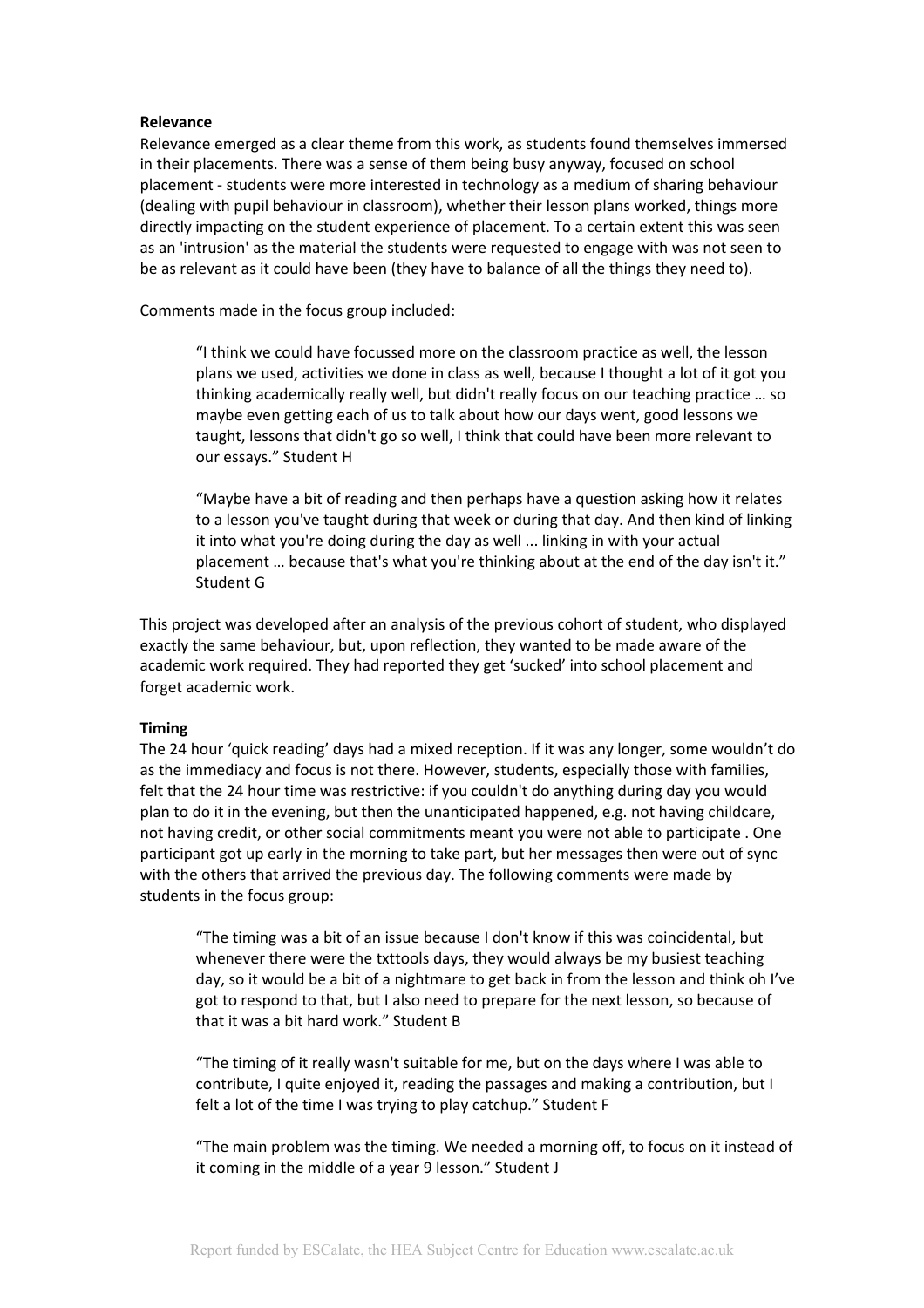"During the school day like everybody else it really didn't work for me, I was just too busy. And there were some evenings, I've got children and things, I sort of earmarked the evenings perhaps to catch up and then something disastrous would happen at home, and I'd have to do rushed answers or no answers at all, so possibly a longer period of time might help somebody in my situation." Student K

"Or say, between 4 and 5 consider this question, and then the next day between 4 and 5 you're going to get another question. So it's not too late at night, but you've finished school so you can do it." Student C

"I liked the dynamic nature of it, so like, you had deadlines … Thursday was my day off so I could really concentrate on doing that well, so I like the urgency and the dynamic way of it." Student E

#### **Txttools**

The Txtools SMS system did not respond as we had anticipated in forwarding the messages, and necessitated the tutor intervening manually. We have developed a full technical brief from the project, and Txttols are using this to develop their Forum.

#### **Project Impact**

#### **Student Impact**

There were primary and secondary impacts on the students who participated in this project. The most significant primary impact has been mentioned earlier: that those students who participated most enthusiastically in the project saw their grades increase in a long writing assignment. For all students who were involved in the project, their reading for the assignment was more focused and more directed and this helped them in developing academic skills at this level. A secondary impact of the study came about due to the fact that the students were trainee teachers of ICT and as such will have responsibility themselves for incorporating technologies such as mobile technology in the classroom with students. Therefore, this study in which they were students may have a beneficial impact for them as teachers. Student J was observed on teaching placement with a Year 7 group when she set a homework task for them based on them using their mobiles to ask questions; she claimed she had done this because the research project had opened her eyes to the benefits of utilising mobiles in education. Student I said in the focus group that, "I thought it came along nicely with the idea that you've got all those articles about ICT teachers using children's mobile phones, and now maybe we'll all have a better understanding of how mobile phones maybe could and maybe could not be used in education. We've seen directly how that works."

The focus group comments indicate that our intervention does work in the sense that they all did the reading, and this did encourage some of the students to start their project work earlier. Comments included:

"I thought it was a good idea, it made me, it concentrated the mind to actually read certain literature that possibly I wouldn't have done otherwise." Student K

"It made you focus on what you needed to focus on in a piece of text and it directed you to the right bits." Student D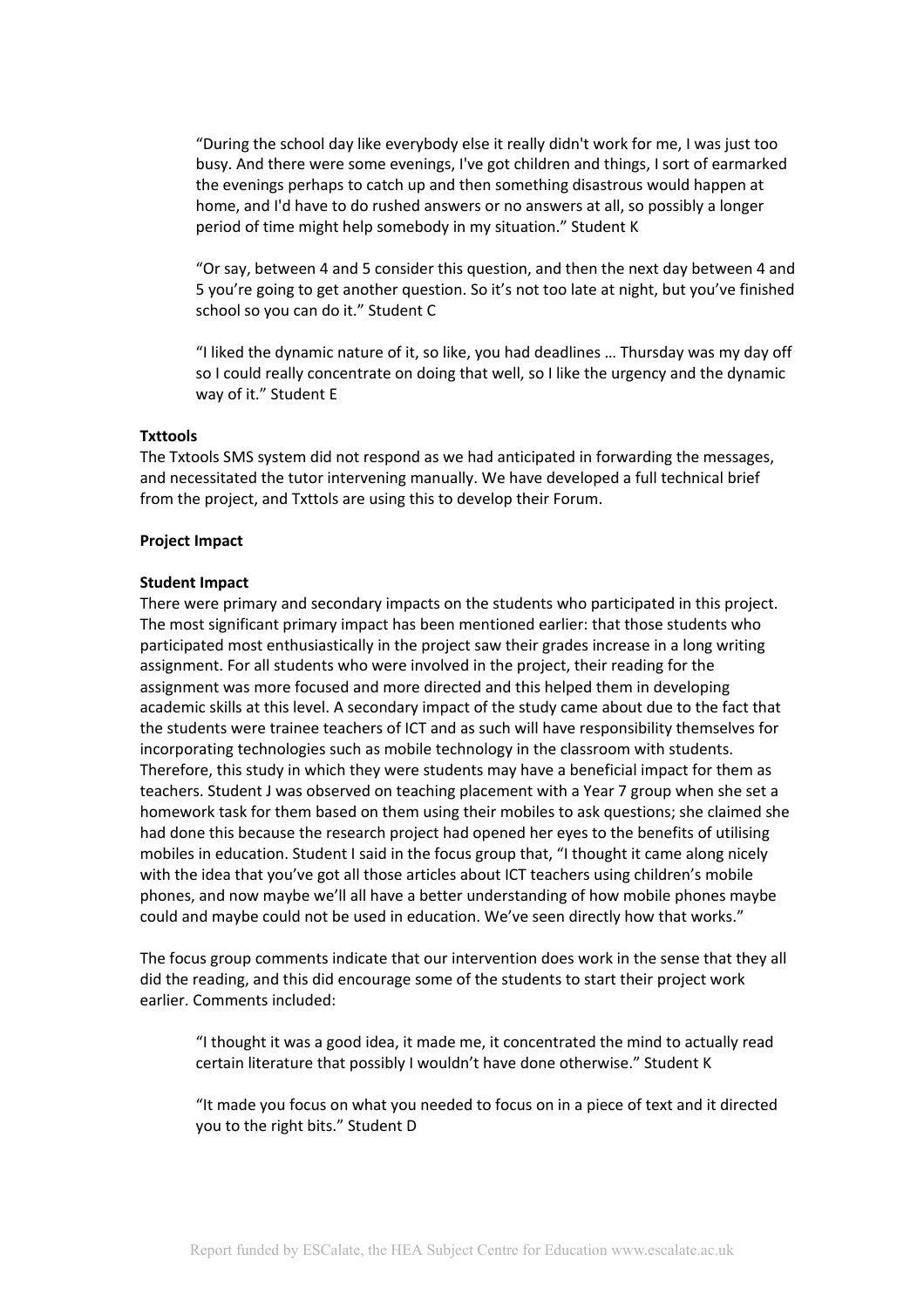"I started [working on the assignment] when it happened … it made me start earlier." Student J

The longer term impact on the student body in the department will increase as we plan to integrate the use of TxtTools more fully into all of our teaching.

#### **Staff Impact**

Secondary teacher training staff work closely together and ICT is just one of six subject areas in which Anglia Ruskin has a specialist subject lecturer. Students in all subject areas have the same difficulties in balancing academic demands whilst on placement full-time. The progress of the project with ICT trainee teachers has been followed closely by the staff team through secondary phase meetings. It is proposed that subsequent use of the text messaging software will involve all secondary staff. Some staff members are less confident with technology and this will enable them to acquire new skills in an important area for their development.

#### **Institutional impact**

Our work was presented at the first Anglia Ruskin Research Staff Conference, and the Dean attended our presentation. We were then encouraged to develop a larger scale project for other cohorts out on placement, and to bid for internal research funding. We are now rolling out the idea of SMS messages to students on placement in a variety of contexts, in the first instance trainee teachers ( our large third year BA primary year 3 students) our nursing students (500 going on placement in March next year and 400 social work students).

Our Faculty Flip cameras have been loaned out to students for creating video clips for their work, and we plan to ask our Year 3 cohort of trainee teachers for 5 volunteers to film their thoughts as they develop their major projects.

#### **Wider impact**

At London Met, a tutor in the Education Department who was present at our paper at the ALT-C conference in September approached us to use our approach with her students.

We presented a paper at the ITTE (Information Technology Teacher Education) conference in July. This generated a lot of discussion after the paper was given, and a lecturer in Middlesex is keen to find out more about the approach and utilise it with his trainee teachers.

We are planning a workshop for May/June 2012 to be open to all local teacher training providers where we will disseminate the results of our project together with other developments in mobile learning relevant to students out on placement. We will also make this event open to interested students.

We have been invited to contribute to the Anglia Ruskin Staff-Student research seminar series (7/06/2012)

#### **Limitations of the Work**

Each student was loaned a FLIPcam, and requested to keep a video diary of their progress on the project. This part of the project was hampered, mainly because of the slowness of University procurement, the FLIPcams didn't arrive until half way through the school placement, and although we sent them out to each student, only 4 made use of these. The material we have seen thus far is not very useful in terms of academic writing.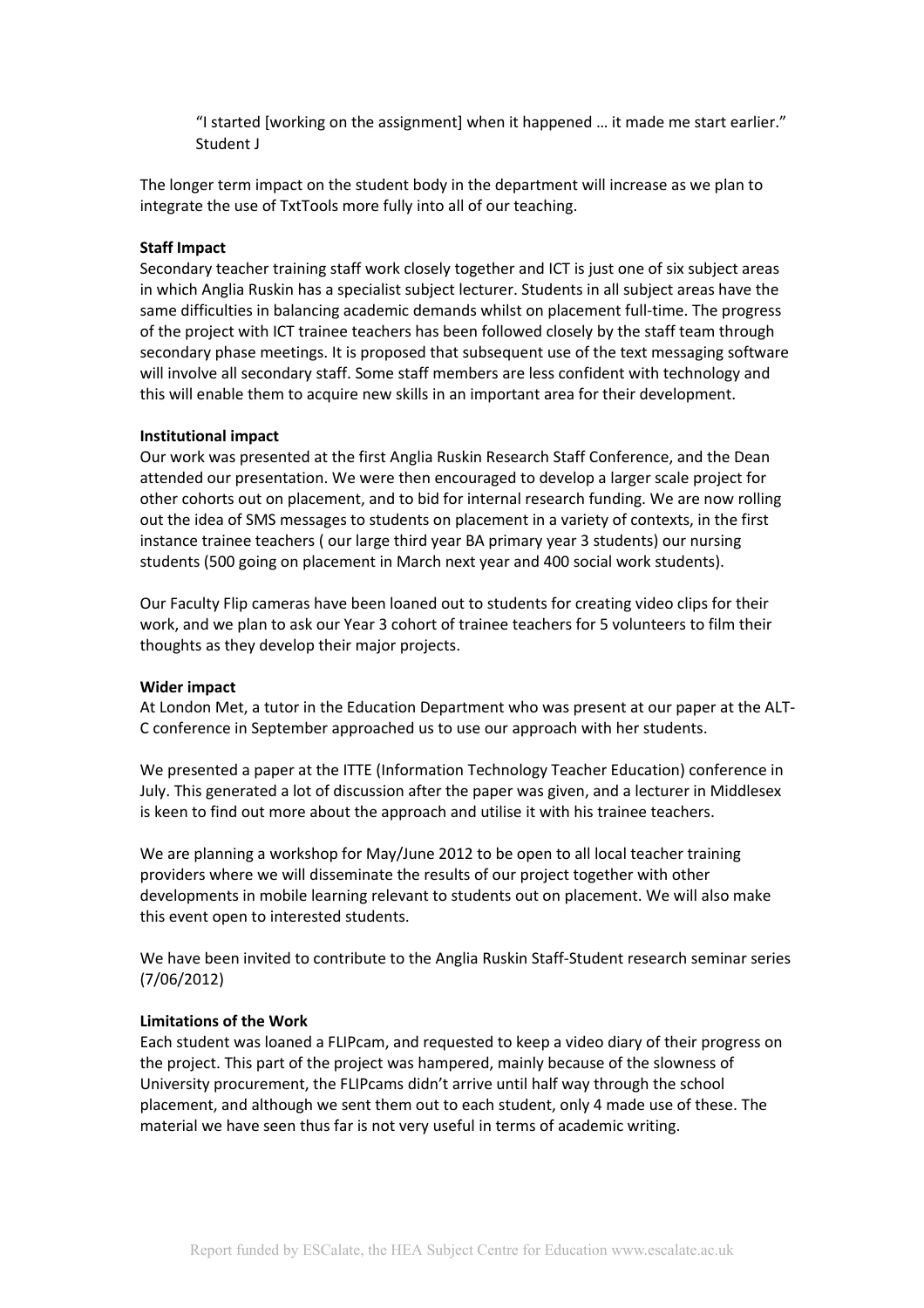## **References**

Wenger, E. (1998). *Communities of Practice Learning, Meaning, and Identity* Cambridge University Press: UK

Kukulska-Hulme, A (2007) Mobile Usability in Educational Contexts : What have we learnt ? International Review of Research in Open and Distance Learning Volume: 8, Issue: 2

## **3**. **Outputs**

Sentance, S, Holley, D & Bradley, C. (2011). Supporting education students on school placements with mobile devices. Association for Learning Technology Conference (ALT-C), 6/7/8 September 2011

Sentance, S, Holley, D & Bradley, C. (2011). Texting Trainees: supporting academic writing on placement. ITTE conference, Keele University, 5/7 July 2011

Holley, D Sentance, S, & Bradley, C. 'Because it wasn't compulsory, I didn't do it.': challenges in supporting students via mobile technology. Anglia Ruskin University Staff Research Conference, Friday 2nd September 2011

Technical Specification for a 'perfect fit' between students and technology

Final Report. Available at [www.ESCalate.ac.uk](http://www.ESCalate.ac.uk/) And also at www.texting traineeteachers.net (site populated in January 2012)

## **4. Details of future planned dissemination activities**

Holley, D; Sentance, S & Bradley, C. Mlearn October 2012, 'Mobile learning in context'. Helsinki, Finland 16-18 October 2012. Working title: Using mobile technologies to support student placements

Eastern Region ITTE teachers. Hosted by Anglia Ruskin University. Date tba (May/June 2012). Workshop on mobile learning

Holley, D; Sentence, S & Bradley, C. Anglia Ruskin University Staff-Student seminar series 7<sup>th</sup> June 2012 Cambridge Campus Title: Texting students in workplace settings – what have we learned?

Higher Education Research Seminar (HERS), Institute of Policy Studies in Education, London Metropolitan University, 31 January 2012. Title: 'Using text messages to engage students in academic work.'

We are talking to Txttools about a possible invitation about contributing to their next event to disseminate our work.

We plan a full journal article (journal TBC) documenting the project aims, methods and results. Sue Sentance and Debbie Holley have been allocated places at a faculty writing retreat on January  $27<sup>th</sup>$  and  $28<sup>th</sup>$  2012 to start work on this.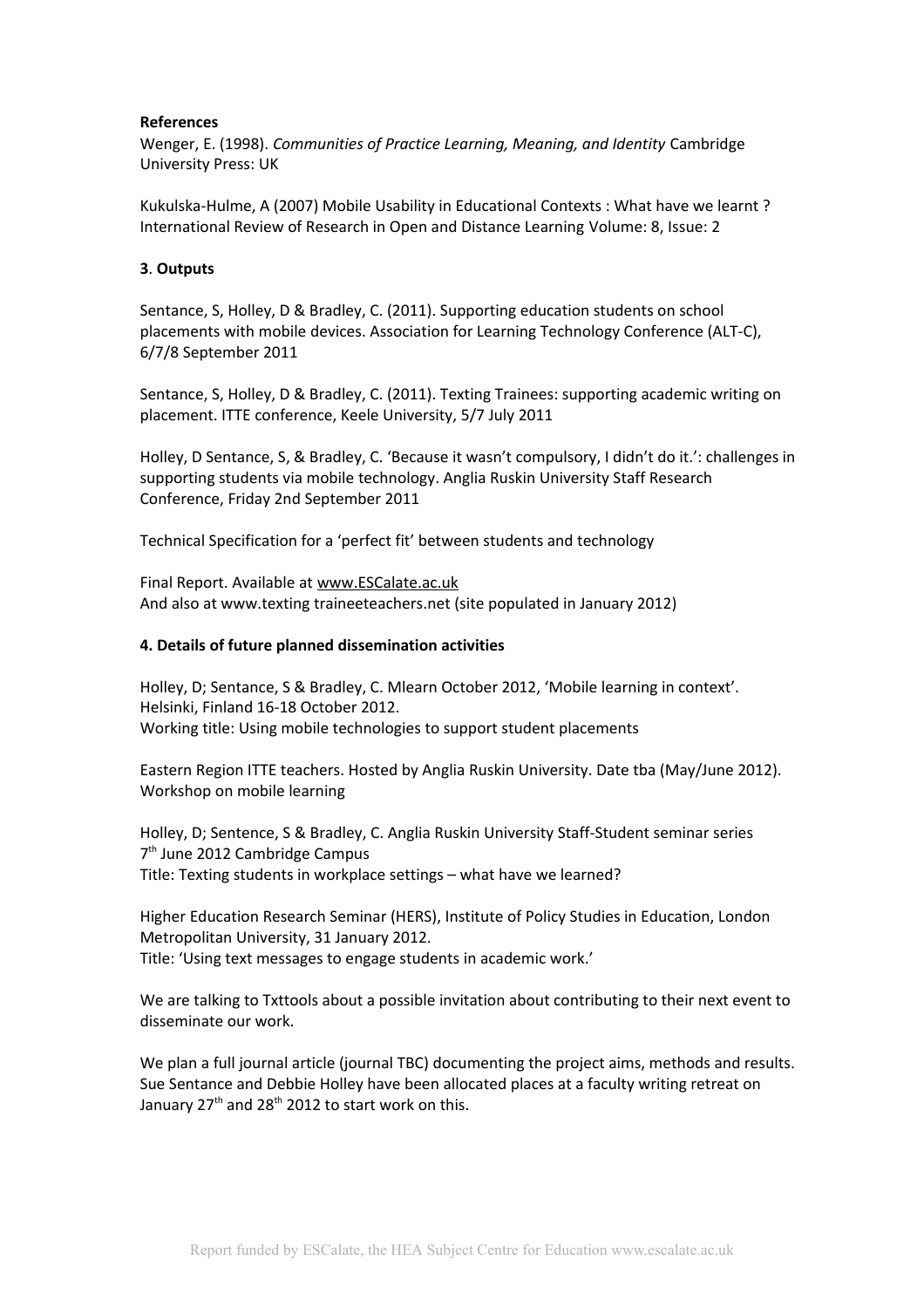# **5. Expenditure profile (£5000)**

Submitted to ESCalate

## **6. Summary**

# *"It concentrated the mind to actually read certain literature that I possibly wouldn't have done otherwise." Student K*

Our project involved encouraging trainee teachers on their placement to critically engage with selected readings directly relevant to their final assignment. These were staged as 4 x 24 hour interventions where the tutor sent prompting SMS text messages direct to the students; and the students were then expected to respond with short messages not exceeding 160 characters. The research comprised an initial questionnaire; students were requested to capture their thoughts via flip camera; a focus group at the end of the project; a tutor interview and an analysis of the students' final grades. Our findings indicate that all the trainee teachers accessed the material, and all took part in the project, but at differing levels of participation.

Our project has a number of outputs:

- An interim report with a full analysis of the questionnaire
- An anonymised focus group transcript
- A tutor interview
- A technology 'table' with students preferred applications for future use
- A technical specification for using an SMS system

These are housed at www.textingtraineeteachers.net

Our findings indicate that we can use new technologies to engage students academically; however, it is difficult to use a single technology that suits the needs of a diverse student group. These students were diverse in age, gender and in the technologies they were familiar with and used in their everyday life. Some said using Facebook would be better (because they used that a lot), whereas for others, this was not a good solution because they didn't use it (the students have already set up their own Facebook group for the course, and some are already using that of their own accord). Some suggested using a combination of technologies, such as text messages and emails, or text messages and Facebook. The ideal solution would be a combination of having SMS notification, but dialogue via something else more suitable to be able to see the thread of comments and who they were from.

The project team found the SMS project offered the trainees the immediacy of a prompt and a targeted task; a dynamic medium; and it reached the mobile device at their current location. The affordances of mobile technology in terms of not having to login and not having to visit a site to 'see' if something had happened were appreciated. The system used for sending the SMS text messages did not have the functionality to be able to support the project aims fully, and this raised issues for both the students and their tutor. The student feedback from this project has been excellent in terms of starting to fully understand what aspects of technologies students like and find useful. It also provides insights into the issues of supporting students at a time and place that is convenient and appropriate for them, in the placement context.